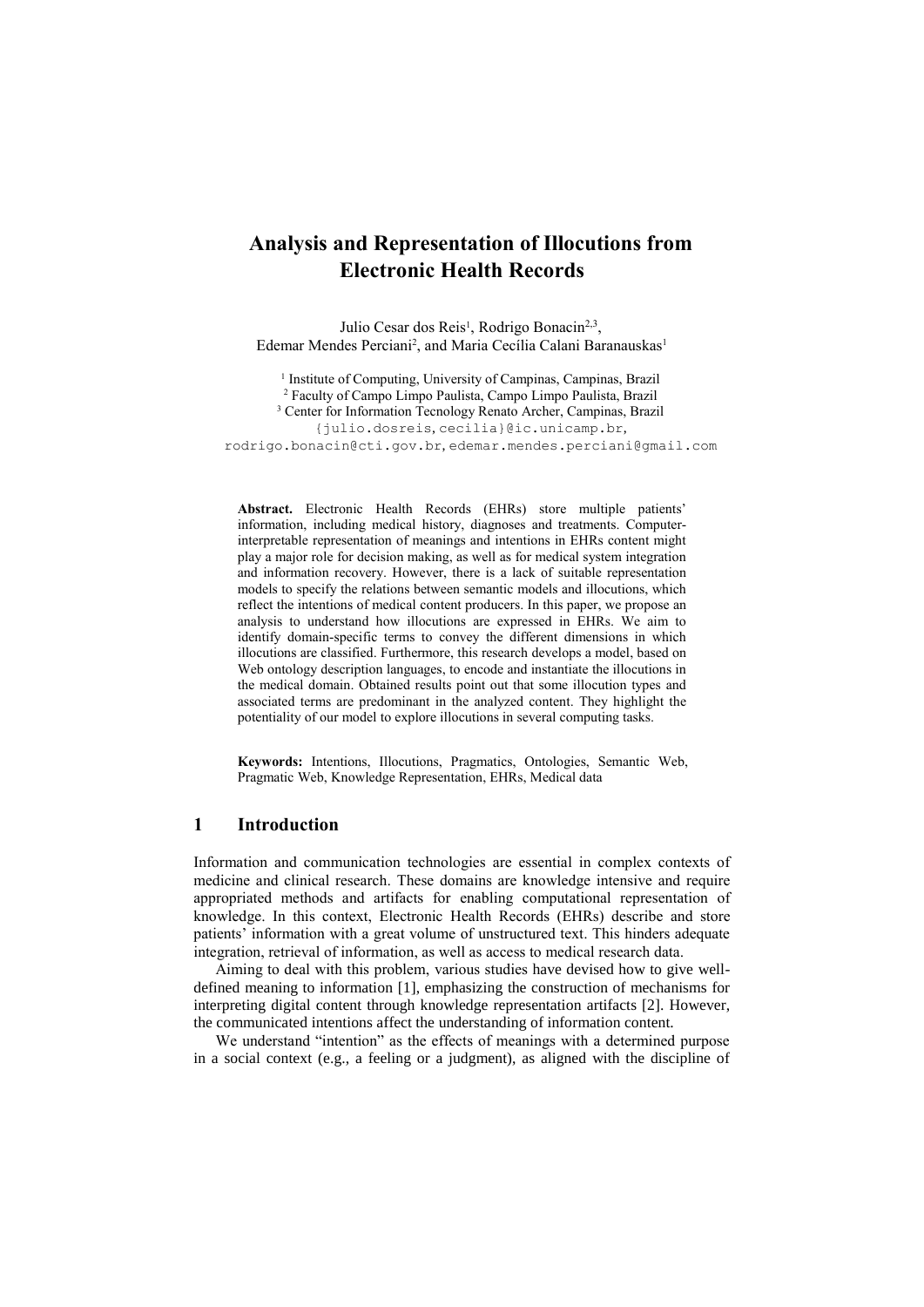Organizational Semiotics (OS) [3]. We argue that dealing with both semantic and intentions (as part of pragmatics 1 ) allow to improve medical knowledge management and sharing. Our assumption implies having an underlying model suited to formally represent and link semantic and pragmatic aspects of knowledge.

This model might support both human and machines to interpret and process information. Our research remains under the Semantic Web (SemWeb) vision, which suggests modeling the information in Web ontologies for enabling knowledge interpretation by artificial agents and people [1]. While considering the formal meaning of information may already improve several types of systems, in particular machine-to-machine interoperability, complex settings of medical information systems entail open issues related to human factors. Even simple concept representations may have their interpretation affected by contextual aspects such as intention, users' background and time. Complementarily, the Pragmatic Web (PragWeb) studies meaning negotiation [4], however, there are still open issues on knowledge representation techniques suited to model meanings in a social context with the implied intentions.

Although literature has examined the evolution of meanings and intentions in collaborative problem solving [5], several difficulties still exist to achieve the representation of a complete computer-interpretable model, including alternatives to define the way that intentions are manifested in domain-specific contexts. Moreover, there is a lack of experimentally grounded studies with the focus on investigations of how existing theoretical frameworks can be useful to deal with this issue.

This article proposes an original empirical analysis of dimensions and intention classes in real EHRs data. This investigation relies on Semiotic-based theories and frameworks that structure and classify intentions according to different dimensions of illocutions [3]. The work also contributes with the definition and refinement of an ontology model, specified with SemWeb technologies. The goal of this model is to represent the illocutions materialized in the domain.

This research collected and selected a set of EHRs, which were manually examined to classify the illocution dimensions in their content. On this basis, we performed quantitative and qualitative analyses, which were used as input to the design of a representation model. Our findings reveal the way that illocutions are expressed in the domain-specific text-based content of the medical field. This allows the extraction of commonly used domain terms to represent the illocution dimensions. The proposed model enables to formally explore intentions, in a structured way, in analytics tasks, as well as by information recovery systems. Our investigation demonstrates the potentiality of considering domain-specific terminologies for identifying and classifying illocutions, which represent relevant language expressions of the domain.

The remainder of the paper is organized as follows: Section 2 reviews methods for representing meanings and intentions, and describes the adopted theories, frameworks and technical languages; Section 3 describes the methods and materials of the study; Section 4 presents and discusses the obtained results; Section 5 draws conclusion remarks and points out future work.

-

<sup>&</sup>lt;sup>1</sup> In the context of this work, pragmatics is understood as described in the pragmatic layer of the semiotic framework [3].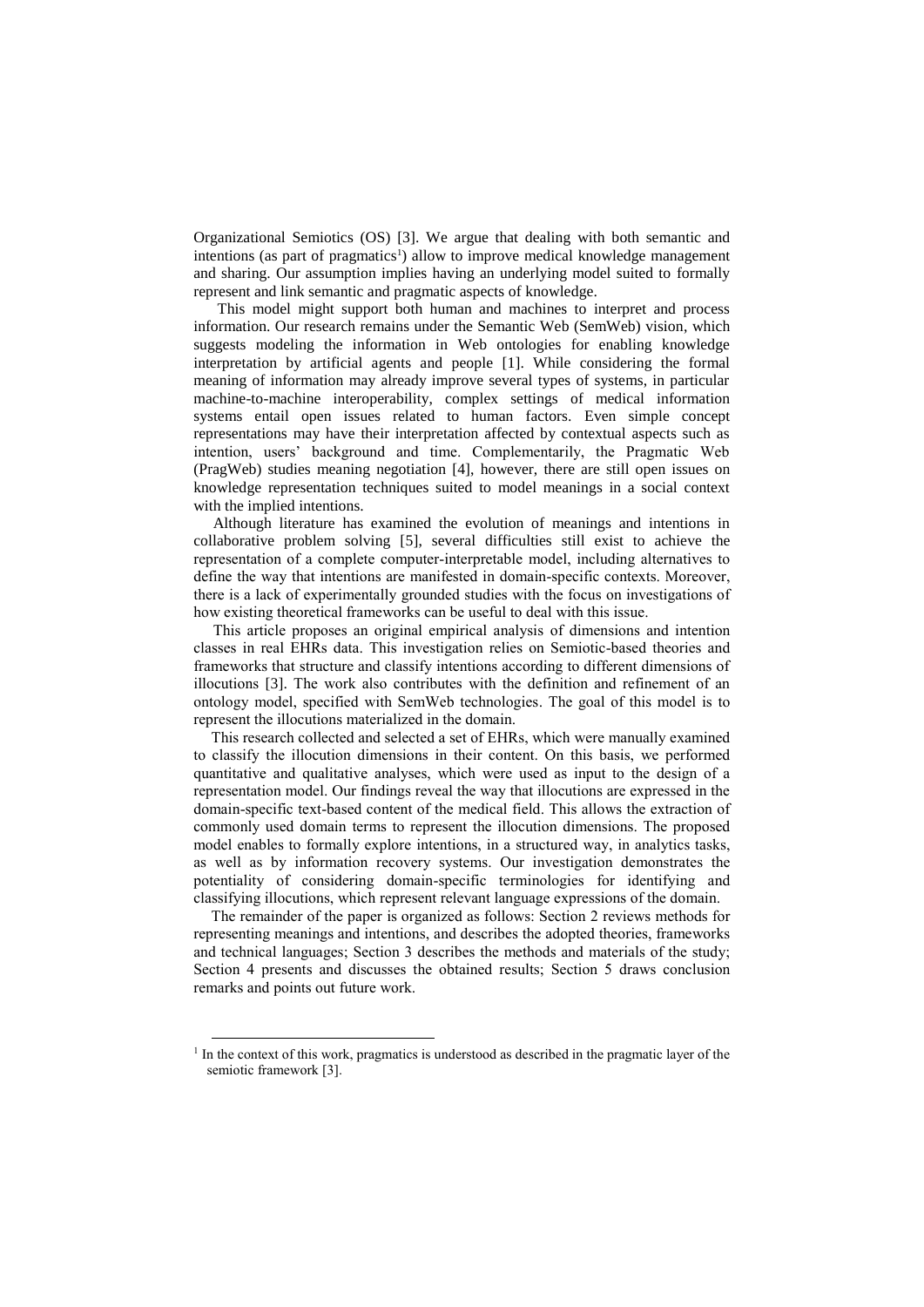## **2 Background**

The Web has progressively evolved towards the SemWeb standing for an extension of the current Web that enables richer information share [1]. The SemWeb aims at making data more accessible and detectable by people and machines. SemWeb has predominantly focused on: (1) turning data machine-interpretable and making the semantic of information explicit at different degrees of expressivity, via formal representations; (2) providing metadata; and (3) integrating well-structured data.

Within the SemWeb proposition, ontology consists of a concrete syntactic structure that models the semantics of a domain [6]. In this paper, we adopt the term "Web Ontology" to refer to ontologies within the SemWeb field. This concept differs from the ontology concept used in OS field. Web Ontologies have specifically been designed to provide rich machine-decidable semantic representations and refers to a formal specification of some domain interpretable by machines. It specifies a conceptualization in terms of classes of domain objects, properties and relationships between classes [7]. This enables knowledge interpretation by artificial agents supporting the correct understanding of shared data. At the core of the SemWeb technology, computational languages, based on logic for knowledge representation and inference, have been designed specifically to define Web ontologies. In particular, according to the SemWeb architecture [1], there exists the *Web Ontology Language* (OWL), which relates to other Web languages, such as *Resource Description Framework* (RDF).

While semantics concerns the study of the meaning, independent of use and context, pragmatics regards the study of the meaning use in context and its purpose. In this perspective, PragWeb has originally been proposed as an extension or a complement of the SemWeb. PragWeb addresses shortcomings and challenges that purely SemWeb approaches fail to tackle with the aim of serving user's needs by making content more accessible. PragWeb emphasizes the relevance of context and purpose of information. Thus, it deals with research issues such as context and meaning negotiation between agents (human or artificial) [4] and issues related to intentions, interests and participation.

Few studies have attempted to represent and recognize intentions and other pragmatic aspects in computer systems. Our investigation indicates studies in natural language processing and computational linguistics that address pragmatic aspects. In the context of discourse analysis, Poesio and Traum [8] have studied a discourse model and different kinds of structure that play a role in conversation. They proposed a theory about the discourse situation, shared by the participants in a conversation, centered on information about the occurrence of speech acts [9]. Dam-Jensen and Zethsen [10] have conducted a linguistic corpus analysis considering pragmatic aspects via patterns. They investigated the relations between lexical meaning and the context where these meanings are inserted.

In addition to modeling pragmatics at the level of natural language, existing researches also emphasize the intentions modeling in other frames. The initial propositions examined logic-based models of intention formation applied to the multiagent task [11]. They focused on the evolving intentions of agents and the conditions under which an agent can adopt and keep an intention. In contrast, Hawizy et al*.* [12] argue that the design of a model to produce clear representations of human intentions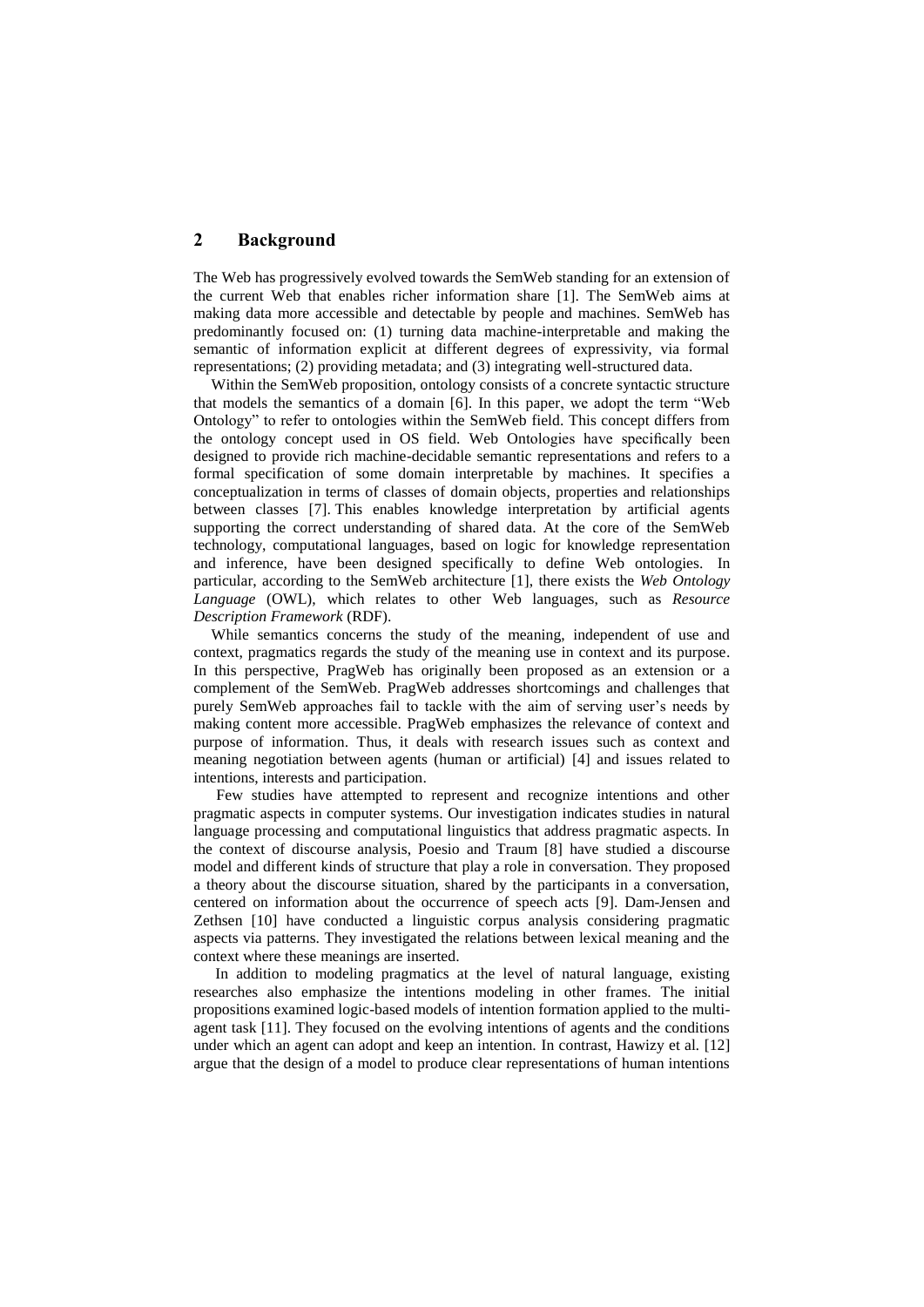requires the incorporation of communication studies, such as Semiotics, which encompasses verbal and non-verbal communication.

Some studies have focused on specific domains, e.g., health. Shahar et al. [13] have studied the representation of clinical guidelines, where intentions referred to action patterns or patient states that a system must maintain, achieve or avoid. Other investigations aim at analyzing the users' behaviors in collaborative environments using SemWeb technologies. Kanso et al. [14] present an approach to model intentions by analyzing the authors' acts, focusing on detecting intentions in scientific documents, while Angeletou et al. [15] have proposed a method to represent and compute behavior by inferring roles in online communities. Nevertheless, these behavior roles are not explicitly linked to intentions.

Our previous work proposed a semiotic approach to design ontologies [16]. The investigation adopted OS' concepts and methods to enrich the representation aspects of traditional Web ontologies. In particular, we used the notion of *Agents*, *Affordances* and *Ontological Dependences* from the Semantic Analysis Method (SAM) described as OWL classes. That proposal did not enable representation of intentions, which was initially proposed as a general ontology model to represent pragmatic aspects in a computational way [17]. It encoded the main concepts of the Pragmatics Communication Framework [3] using the OWL language, which included classes, and object and data properties to describe the model.

Although the achieved results already allow correlating the representation of communication acts with ontologies, which demonstrates the initial feasibility of the preliminary model, they have brought up theoretical and practical limitations, which are addressed in the current article. Our research aims to further explore the process of describing the terms by which illocutions are expressed in the domain content. In addition, we contribute with empirical analyses and an extension of the model, encompassing additional classes, terms and instances.

In our study, we adopt an OS view of intentions, which is based on Peircean Semiotics, aiming to represent and study intentions present in EHRs using an *interpretant* dependent communication model. In order to classify and structure types of intentions, this investigation relies on Liu's conceptual framework of Pragmatics Communication [3], which proposes classifying illocutions using three dimensions. Liu's proposal considers communication acts as the minimal unit of human communication. A complete communication act is defined as a structure consisting of three components: performer, addressee, and message. A message contains two parts:

- 1. The *content* part of a communication act manifests the meaning of the message. The meaning is determined by social construct or human behavior performed by the performer and by the addressee.
- 2. The *function* part of a communication act specifies the illocution, which corresponds to the intention of the performer.

One dimension distinguishes between descriptive and prescriptive "invention". If an illocution has an inventive or instructive effect, it is prescriptive, otherwise descriptive. Another dimension consists of affective and denotative "mode". If an illocution is related to the performer's personal modal state mood, we call it affective, otherwise denotative. The last one is the "time" dimension, namely past/present and future. The classification of the "time" dimension is based on when the social effects of the message are produced, i.e., in the future or the present/past. The three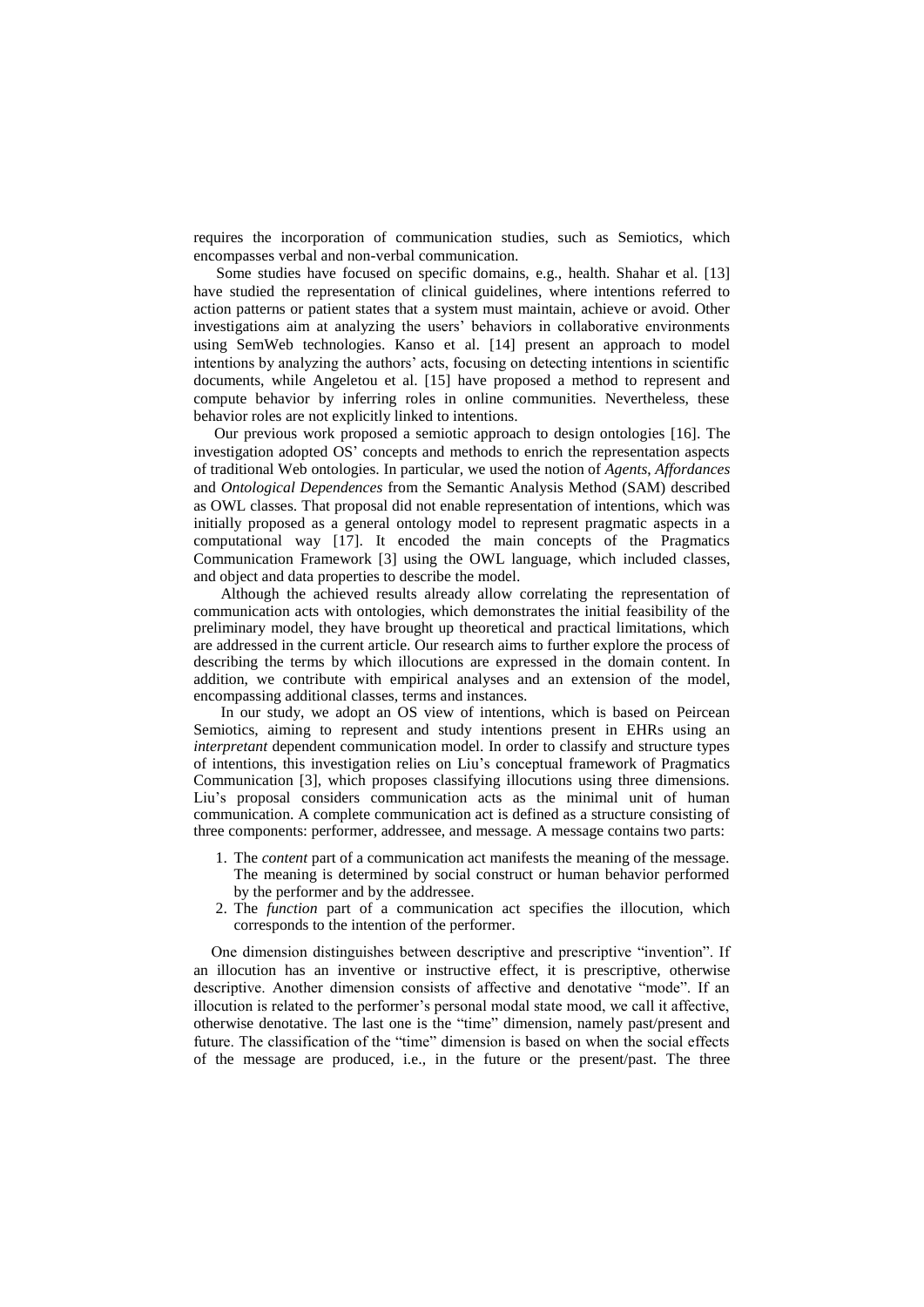dimensions result in eight different classes of illocutions including: *Proposal, Inducement, Forecast, Wish, Palinode, Contrition, Assertion* and *Valuation.*

## **3 Study Design**

In this study, we conducted a five-step procedure to attain our objectives as follows:

- 1. Collect a set of real patients EHRs from hospitals. To make this research viable, we selected from the initial set of EHRs a subset according to a specific disease diagnosis. We only considered this subset of EHRs in our analysis.
- 2. Perform manual analysis of the EHRs according to the dimensions of illocutions, as proposed by our theoretical frame of reference. This step was performed by the researchers involved in this work with support of physicians. We assign the illocution dimensions to the sentences (messages) of the EHRs content. For this purpose, we consider *Zero* as past/present (time), description (invention) and denotative (mode); we denote *One* as future (time), prescription (invention) and affective (mode) (cf. Table 1).
- 3. Execute a quantitative and qualitative analyses over the illocutions. In general, we analyzed the occurrences of the dimensions (cf. Table 1) and the frequency of illocution classes detected (cf. Table 2). Furthermore, we examined the representative terms and keyphrases for each illocution class based on the EHR content (cf. Table 3). This allows us to state the domain terms that frequently represent the illocution dimensions.
- 4. Define an ontology model (cf. Section 4.2) based on previous analysis. This model represents illocutions related to domain terminologies. To this end, we rely on the reuse of previous models proposing further extensions and refinements.
- 5. Instantiate the model with the EHRs contents.

This research considers a set of EHRs available in a public hospital from "Águas de Lindóia" in São Paulo State, Brazil. The total amount of EHRs accounts ~10.200 and all patients' data are anonymous. Our manual analysis effectively used 26 cases regarding the diagnosis of "Dengue fever" disease. We considered free-text notations in pre-consultation and patient's history case, where physicians report on symptoms according to patients' statements, exams results, and suggest treatments.

## **4 Results and Discussion**

In this section, we first present the results concerning the conducted analysis of illocutions in EHRs (Section 4.1). Afterwards, we describe a Web Ontology model for representing the expression of illocutions from EHRs content (Section 4.2). The results are then discussed in Section 4.3.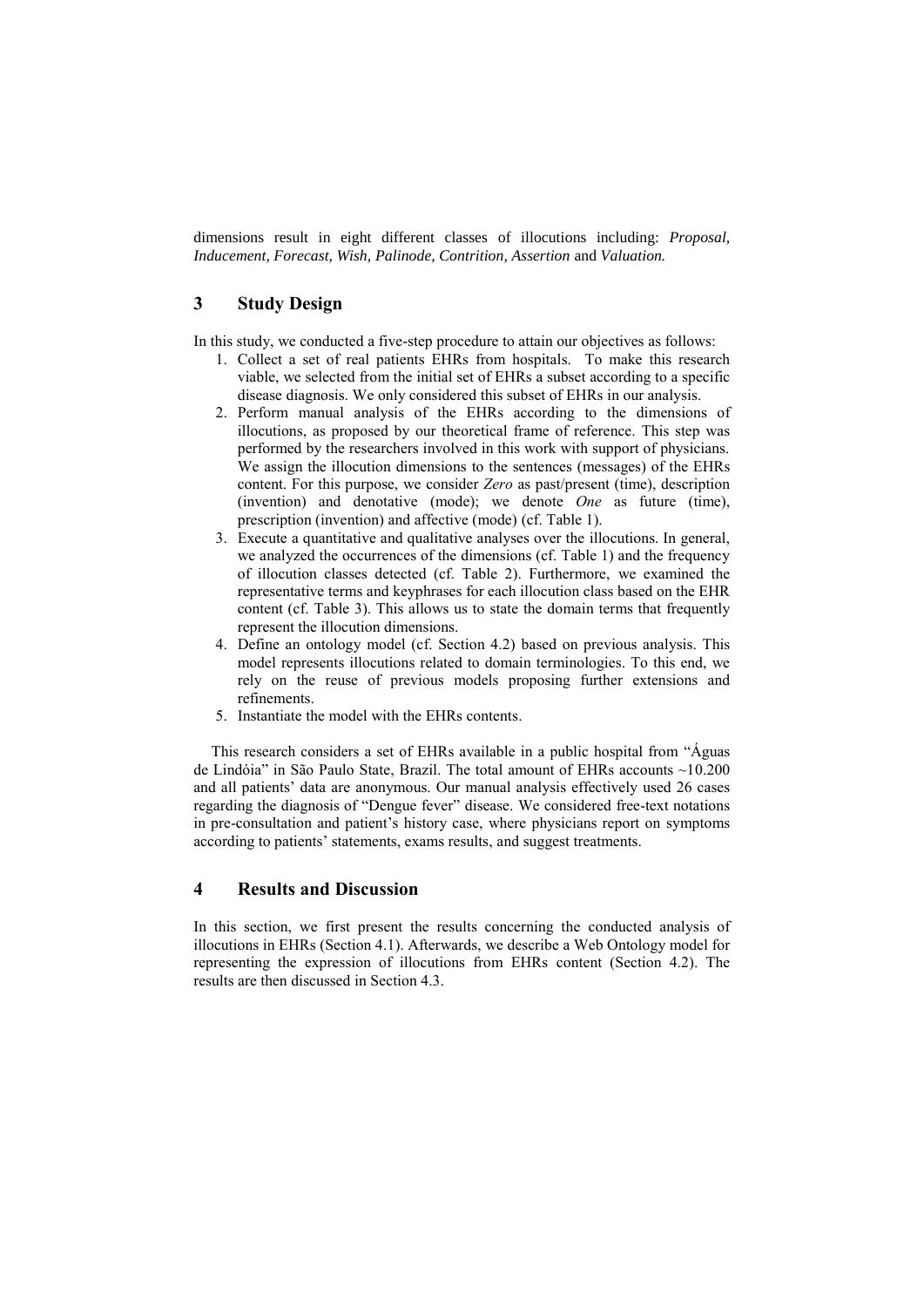#### **4.1 Analysis of illocutions in EHRs**

Table 1 presents the occurrence of the values *Zero* and *One* of each dimension according to defined methods (cf. Section 3.1). The analysis of 26 EHRs resulted in the identification of 201 illocutions. The results point out that around ninety percent of the illocutions are in present/past tense, are descriptive and are denotative. The affective mode is present in less than eight percent of the messages.

**Table 1.** Distribution of occurrences regarding dimensions of time, invention and mode.

|      | #Time        | #Invention  | #Mode        |
|------|--------------|-------------|--------------|
| Zero | 182 (90.55%) | 182 (90.5%) | 186 (92.54%) |
| One  | 19 (9.45%)   | 19 (9.45%)  | 15 (7.46%)   |

Table 2 presents the frequency of illocution classes in the EHRs' texts. The majority of the illocutions are assertions within 84.58% of the messages. Proposals (7.96%), valuation (5.97%) and inducements (1.49%) classes are also present in the analyzed messages. Nevertheless, forecast, wish, palinode and contrition did not occur in the analyzed EHRs.

**Table 2.** Frequency of illocution classes

| Illocution classes | Frequency (Percentage) |  |
|--------------------|------------------------|--|
| Assertion          | 170 (84.58%)           |  |
| Proposal           | $16(7.96\%)$           |  |
| Valuation          | 12 (5.97%)             |  |
| Inducement         | 3(1.49%)               |  |

Table 3 presents terms and keyphases used in the messages that indicate their illocution classes. The terms "Refers", "Exhibits" and "Reports" are present in the total of 66 assertions. From a qualitative view, typically, these terms were used to confirm patients' symptoms, characteristics or disease, which are important for medical diagnosis. The terms "Denies" and "Lacks" are present in the total of 85 assertions. Physicians frequently used these terms to report the absence of symptoms or diseases related to the diagnosis. Time related keyphases/expressions (e.g., "There is 'x' hours/days") are present in 24 assertions. The time expressions are frequently used to refer to the presence or absence of a symptom or disease in the days or hours prior to the consultation. Other terms are present in 7 assertions (one occurrence each).

As presented in Table 3, the terms "Requests" and "Advices" are present in 15 proposals. Typically, physicians use these terms to give instructions for the patients. The term "Refers", "Complaints" and "Improves" are present in 7 valuations that consist in subjective judgments about the patients' symptoms, characteristics and conditions (e.g., to say that they are feeling better or to complain about a symptom). The term "Denies" is also present in 2 valuations, which refers to subjective judgments about patients' conditions. The term "Advises" was used in 3 inducements made by physicians to warn patients.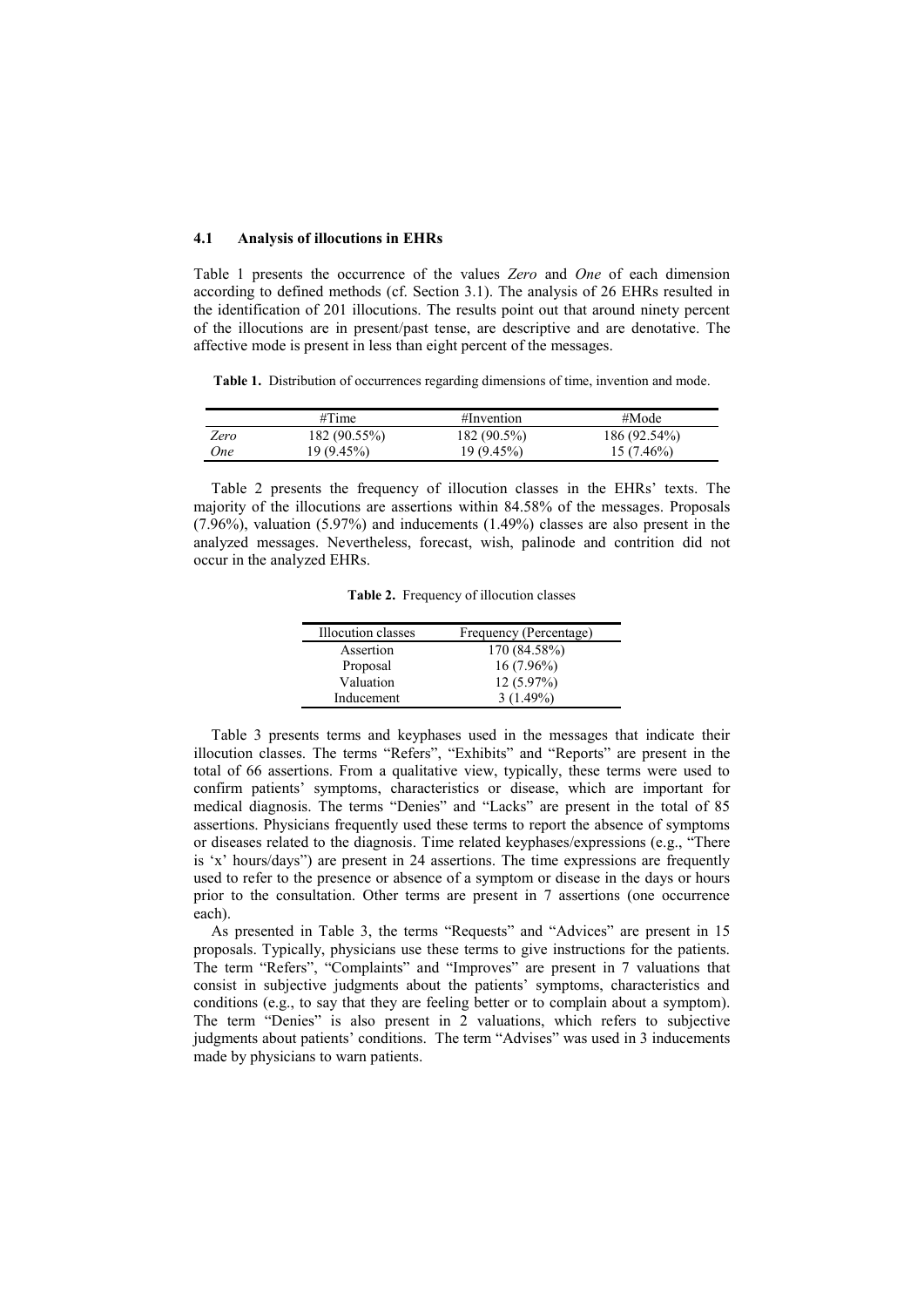| Terms                     | #Assertion | #Proposal | #Valuation | # Inducement |
|---------------------------|------------|-----------|------------|--------------|
| "Refers"                  | 48         |           |            |              |
| "Denies"                  | 82         |           |            |              |
| "Exhibits"                | 12         |           |            |              |
| "Reports"                 | n          |           |            |              |
| "Requests"                |            | 12        |            |              |
| "Advises"                 |            |           |            |              |
| "There is 'x' hours/days" | 24         |           |            |              |
| "Lacks"                   |            |           |            |              |
| "Complain"                |            |           |            |              |
| "Improves"                |            |           |            |              |
| <i>Others</i>             |            |           |            |              |

**Table 3.** Analysis of representative terms and keyphases by the illocution classes<sup>2</sup>

## **4.2 Web Ontology for representing domain-related illocution terminologies**

Our Web Ontology representation is based on previous studies and the *Communication Act Ontology* (*CactO*) [17]. The first version of *CactO* was constructed in OWL using the *Protégé tool*<sup>3</sup> with the objective of representing aspects related to intentions in messages of collaborative problem-solving systems. This Web ontology was evaluated in information retrieval scenarios from discussion forums. Despite the promising results substantiated by overall good objective measures of evaluation, the first version of *CactO* is limited when we consider the complexity of medical texts. Thus, based on our reported analyses, we propose a new version of *CactO*, which we named *MedCactO*.

This version of the *CactO* aims at representing intentions in text from EHRs. In *MedCactO*, the *function* part of a communication act is more detailed, including the specification of dimension values and terms used to express these dimensions. The *MedCactO* also links behaviour patterns to standard medical terminologies and existing *Knowledge Organization Systems* (KOS).

Fig. 1 presents an overview of *MedCactO*, including the classes inherited from *CactO*. The *Agent* class comprises who (*HumanAgent)* performs (or is the addressee) a communication act. *Physicians* and *Patients* might be subclasses of *HumanAgent.* The *Behaviour Pattern* class represents patterns that delineate the actions performed by an agent (including meaning interpretation). The *communicationAct* is performed when an agent write a text. One *communicationAct* has a message, which has the function and content parts (cf. Section 2).

In *MedCactO*, a *Behaviour Pattern* is linked to concepts modeled in existing medical KOSs (terminologies, taxonomies, ontologies, *etc*.) (top of Fig. 1). The *MedCactO* also includes the *FunctionAct* class. This class is associated with an illocution type, which has the *Dimensions* of time, invention and mode. Each *Dimension* is described with a value (between 0 and 1) and it is expressed by a *Behaviour Pattern,* which is linked to terms specified by the existing medical KOSs.

1

<sup>&</sup>lt;sup>2</sup> A same illocution can be related to more than one term/keyphase.

<sup>3</sup> protege.stanford.edu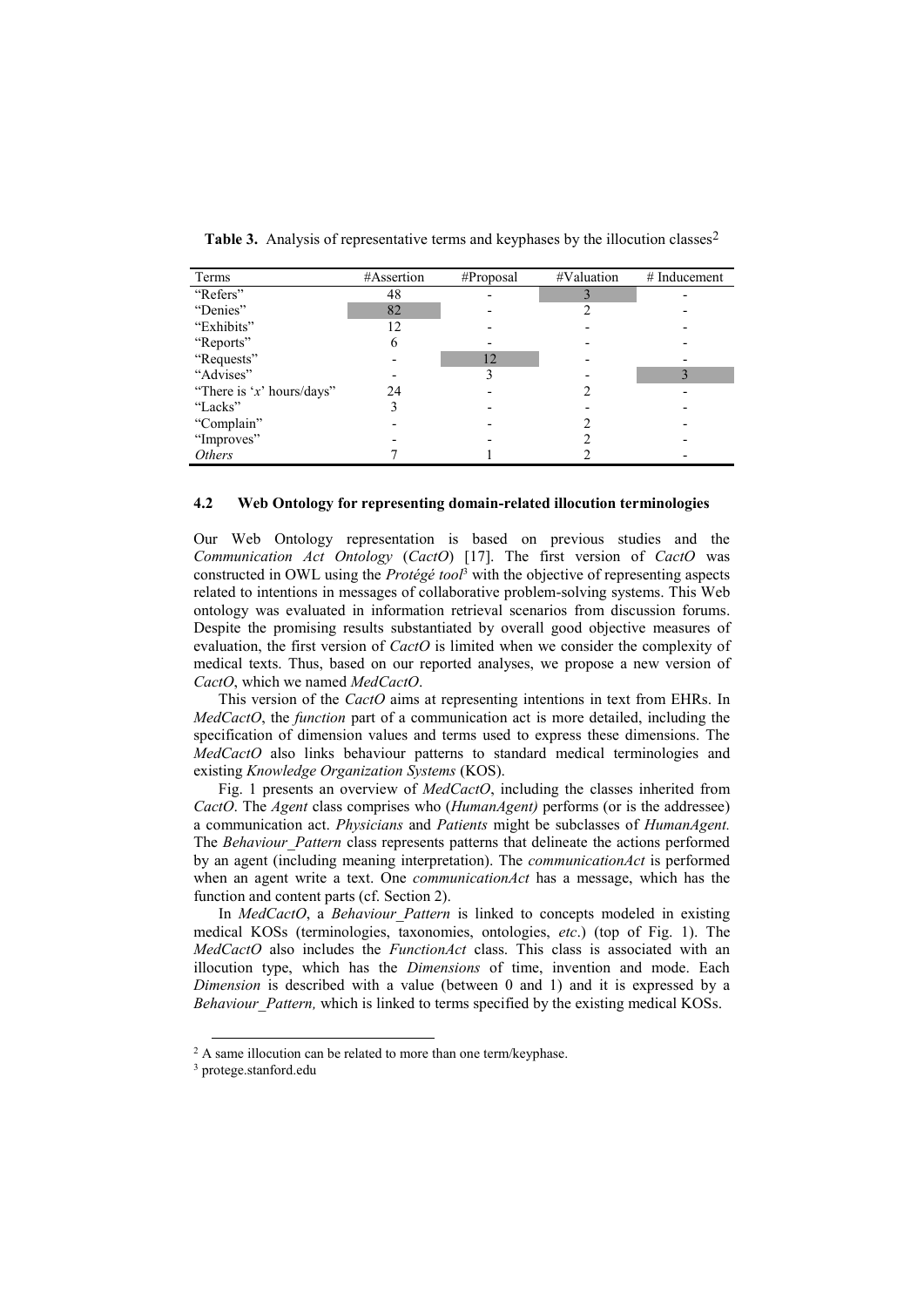

Fig. 2 presents an example of communication act modelled according to *MedCactO*. We extracted the following text fragment from the analyzed EHRs to illustrate the Web ontology instantiation: "*Patient reports arthralgia for two days*". As shown in Figure 2, the communication act (*c\_act4*) was performed by an agent (*uid\_2*) and this act has a message (*m\_act4*). Such message has the content part linked to a behaviour pattern (*b pattern5053*), which is related, for instance, to an UMLS<sup>4</sup> *Concept Unique Identifier* (*C0003862*). The message also contains a function (*illoc\_4*), which has an illocution type (*assertion*) and three dimensions (mode and invention dimensions were omitted in the figure for reliability purposes). The "time" dimension (*me\_illoc\_4*) has the value 0 *(*i.e., present/past) and is expressed by a behaviour pattern (*b\_pattern51*), which is modeled externally in UMLS (for instance) by the concept *C0449238*. The value associated to this concept is *two days*.

#### **4.3 Discussion**

1

The analysis of the EHRs revealed interesting aspects of free-text annotations regarding illocutions in medical records. In general, the analyzed texts are concise and impersonal. This can be observed by the higher incidence of assertions, and the mode 0 (denotative) in more than 90 percent of the messages. The majority of the analyzed texts also remains descriptive and in the present/past tense. These characteristics differ from our previous studies [5] in "special education domain", in which there are a wider range of incidence of other illocutions types, including the affective mode.

<sup>4</sup> *Unified Medical Language System* - Available in <www.nlm.nih.gov/research/umls>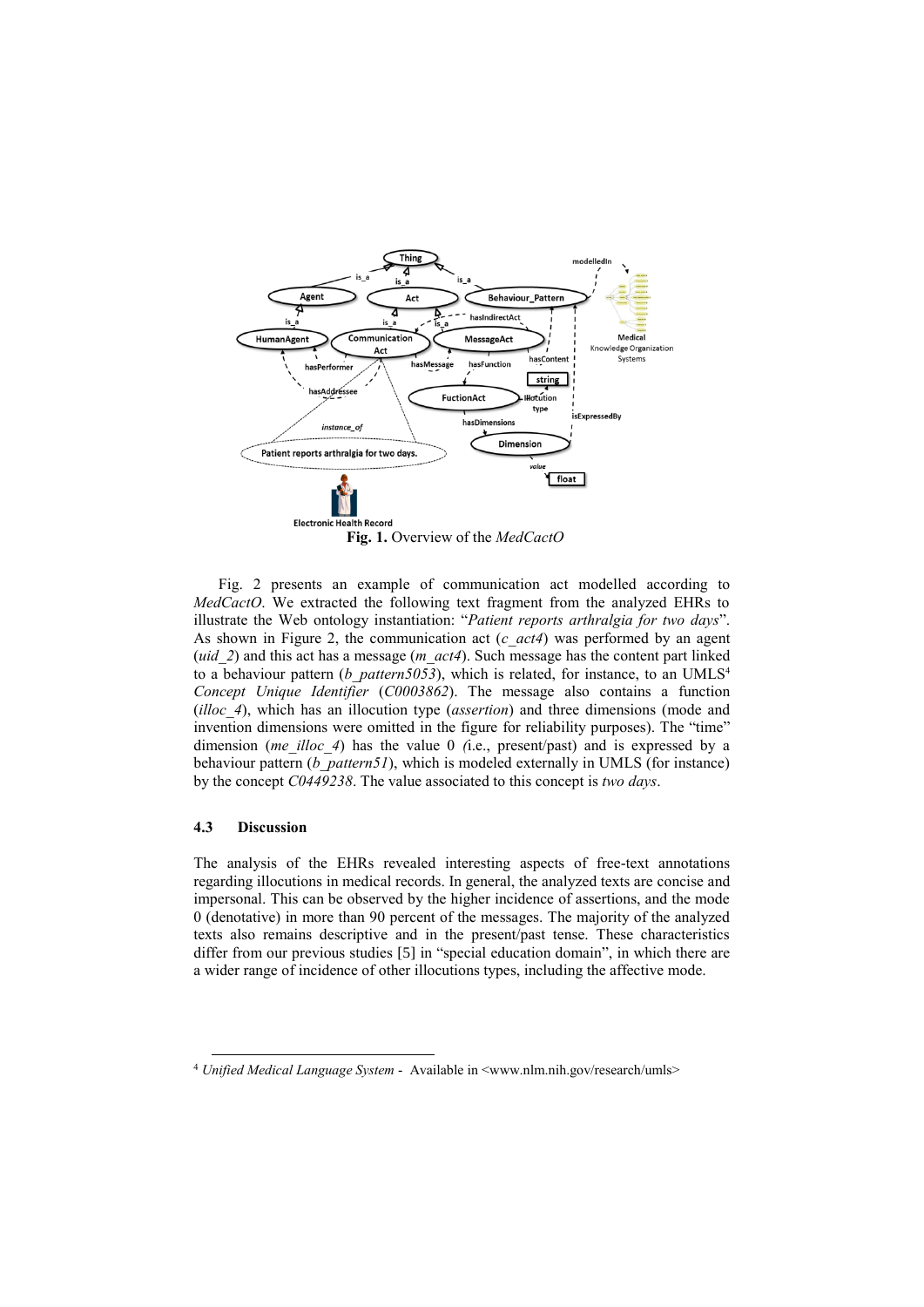

**Fig. 2.** Example of a communication act modeled using *MedCactO*

The analysis also revealed the importance of the terms or expressions that indicate the dimensions of an illocution. For instance, a *coughing* for one day is a different indicator that a coughing for one month. The modeling and computational interpretation of these aspects may result in improvements of medical information tools, including information retrieval tasks and applications for analytical purposes.

Inspired by these results, we proposed the *MedCactO*, which aims at representing the illocutionary acts and linking them to standard terminology and models of the medical field. This Web ontology was constructed using the OWL language, which enables the use of reasoning tools and other Semantic Web technologies that can be used to develop several integration and information retrieval tools.

Neverhteless, this study is limited in terms of size and scope. It was restricted to 26 EHRs of a specific disease (dengue fever). EHRs of other areas of the medical field must be investigated to verify the incidence of illocutions types. RDF/OWL models, as the adopted in this article, are also limited for representing *Agents*, *Affordances* and *Ontological Dependences*. Other methods from OS, such as, the Semantic and Norm Analysis may produce additional and relevant results. Despite these limitations, this study represents a promising and novel initiative for understanding and managing intentions in text-based content of medical records. In a long-term perspective, this might be useful and effective in the definition of further computational tools for supporting clinical research and better medical treatment plans.

#### **5 Conclusion**

Medical information, as text described in EHRs, requires adequate computational representation of meanings and intentions. This might be crucial to several organizational and computer supported tasks, including decision making and medical research. However, literature lacks formal methods and models to relate meanings and intentions systematically. Meaning representation and interpretation cannot be considered without context and intention, which can be classified according to several